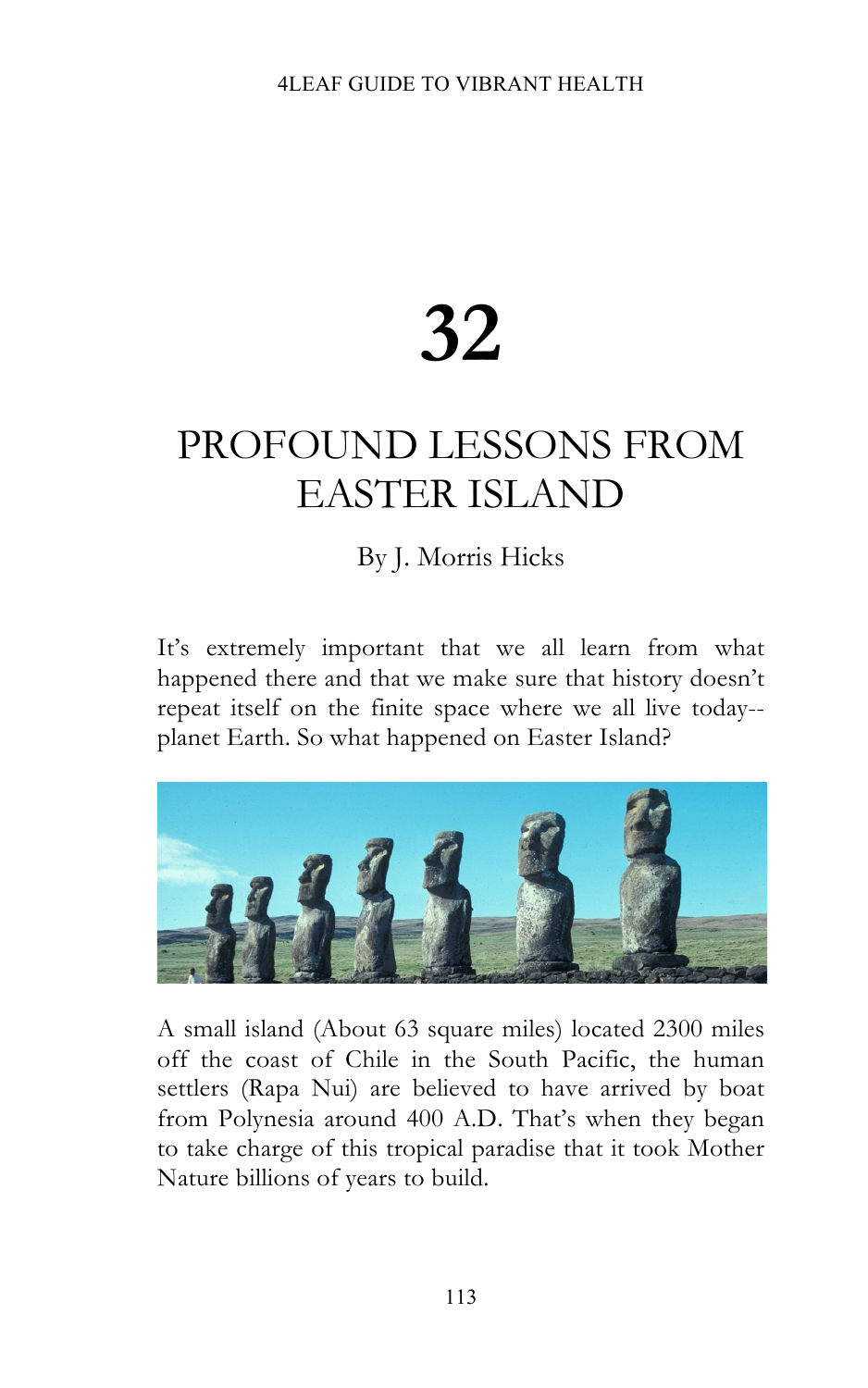During the next one thousand years, the Rapa Nui's population exploded to around 15,000, and evidence of a fairly advanced civilization can be found there today. From the size, weight and complexity of the giant stone statues that they built and placed around the island, we know that the Rapa Nui were most certainly an intelligent and industrious group of people with a sophisticated hierarchy of leadership. (Almost 900 of those giant statues, called Moai, were found—some weighing as much as 80 tons.)

But that thriving civilization was doomed, collapsing prior to the arrival of Dutch explorers on Easter Sunday (hence, the name of the island) in 1722. That's when they found only about 2,000 remaining humans—all of them just trying to stay alive. They were the last victims of a thriving civilization that collapsed due to its inability to connect their own behavior to the demise of the ecosystem that sustained them.

Prior to the arrival of the Rapa Nui around 400 A.D., the island had been almost completely wooded with palm trees and was home to thousands of species of birds and insects. Almost all of them went extinct during the first 1,000 years of human occupation. And the humans were well on their way to becoming extinct when the Dutch arrived.

It all started with deforestation as thousands of trees were cut to make room for settlements and to provide wood for boats (needed for fishing) and shelters for the people. Without knowing the results of their folly, the Rapa Nui were depleting the island's finite resources, which led to the demise of the fragile ecosystem that sustained life there. Before they knew what was happening, it was too late.

Tragically, that's exactly what's happening today on our *Easter Island*, planet Earth. And once again, deforestation is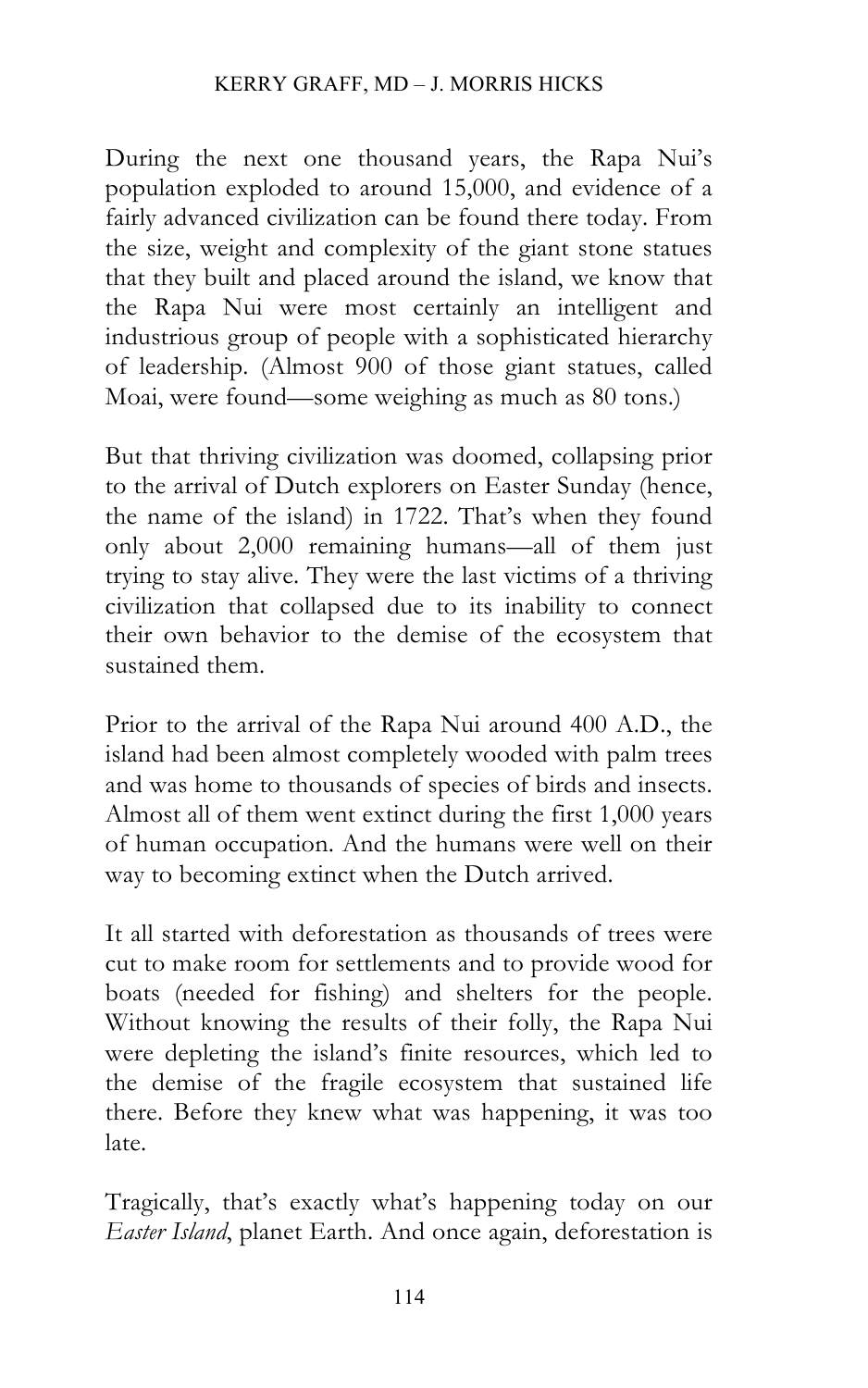a big part of it. Averaging thirty million acres of rainforest destroyed per year since 1970, we're destroying the "lungs of the Earth" in the process. Richard Oppenlander reported in *Comfortably Unaware* that a staggering 70% of that rainforest loss was for the raising of livestock.

When I talk about Easter Island in my presentations, I begin with two slides. The first shows a lush tropical island that it took nature billions of years to create. The second one shows how it looked after just one thousand years of human stewardship--a barren landscape. Consider this: If the four billion years of life on Earth were crammed into just one year, the human occupation of Easter Island lasted just the last ten seconds of that year--a mere blink in the eye of history.

Once again, we humans are systematically taking over a much larger amount of limited space--the entire globe. We are rapidly using up our finite resources to feed ourselves and to produce a steadily increasing amount of stuff for us to consume. And, it's not just the rainforest that's in jeopardy. It's our water supply, the biodiversity of our ecosystem, the quality of our air and more.

From a January 2015 *Washington Post* article entitled, "Human activity has pushed Earth beyond planetary boundaries*."*

"At the rate things are going, the Earth in the coming decades could cease to be a "safe operating space" for human beings. That is the conclusion of a new paper published Thursday in the journal *Science* by 18 researchers trying to gauge the breaking points in the natural world."

The paper contends that we have already crossed four *planetary boundaries*: the extinction rate, deforestation, the